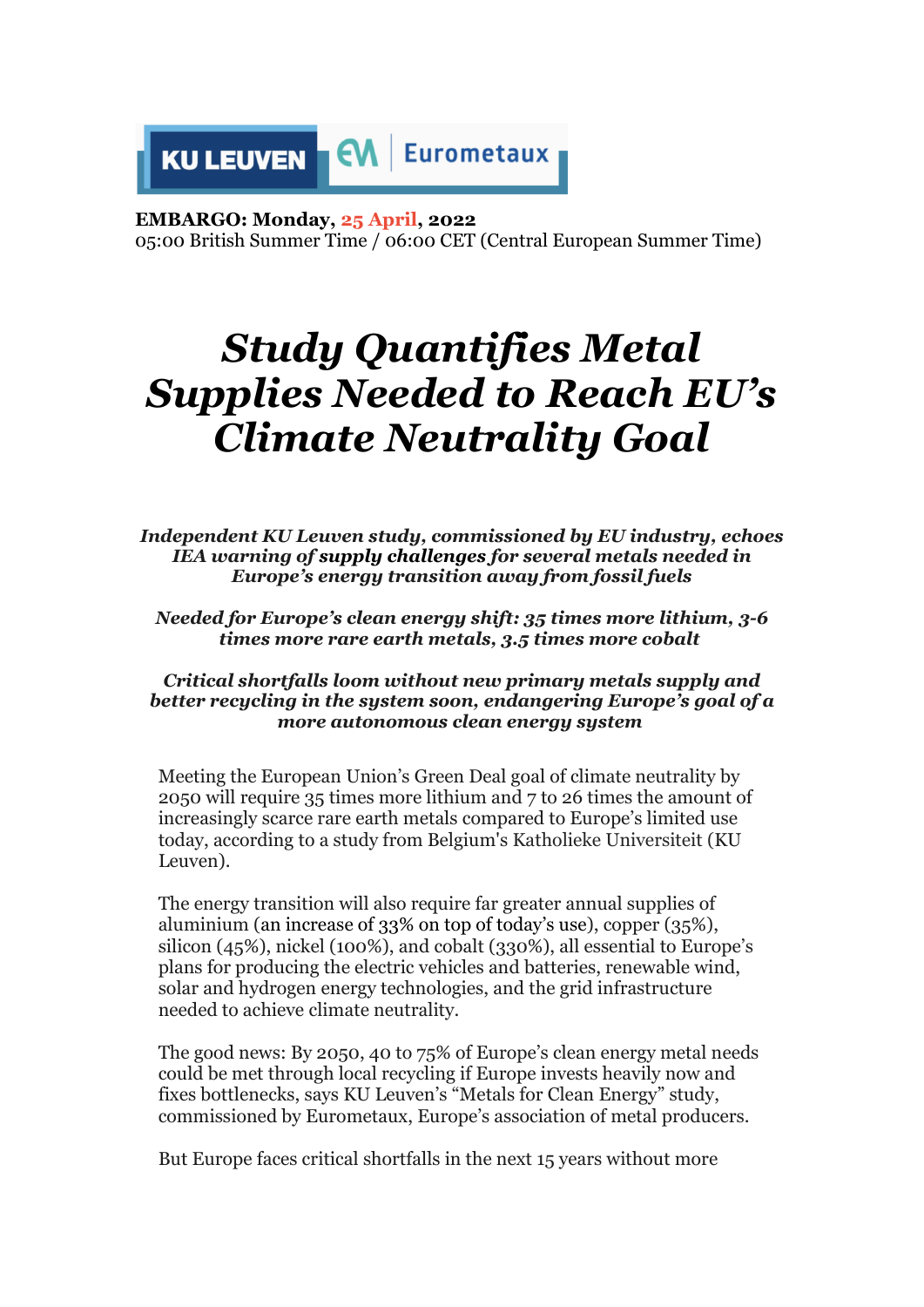mined and refined metals supplying the start of its clean energy system. Progressive steps will be needed to develop a long-term Circular Economy, which avoids a repeat of Europe's current fossil fuel dependency.

On March 8, European Commission President Ursula von der Leye[n](https://ec.europa.eu/commission/presscorner/detail/en/ip_22_1511) **[called for European independence from Russian oil, coal and](https://ec.europa.eu/commission/presscorner/detail/en/ip_22_1511)  [gas](https://ec.europa.eu/commission/presscorner/detail/en/ip_22_1511)**, saying "we simply cannot rely on a supplier who explicitly threatens us. We need to act now to… accelerate the clean energy transition. The quicker we switch to renewables and hydrogen, combined with more energy efficiency, the quicker we will be truly independent and master our energy system."

The independent KU Leuven study is the first to offer EU-specific numbers related to the International Energy Agency's **[warning in 2021](https://www.iea.org/reports/the-role-of-critical-minerals-in-clean-energy-transitions)** of looming supply challenges for the enabling metals needed to help end fossil fuels.

The study says that by 2050, Europe's plans for producing clean energy technologies will require annually:

- 4.5 million tonnes of aluminium (an increase of 33% on top of today's use)
- 1.5 million tonnes of copper (35%)
- 800,000 tonnes of lithium (3,500%)
- 400,000 tonnes of nickel (100%)
- 300,000 tonnes of zinc (10-15%)
- 200,000 tonnes of silicon  $(45%)$
- 60,000 tonnes of cobalt (330%)
- and 3,000 tonnes of the rare earths metals neodymium, dysprosium and praseodymium (700-2,600%)

"Although the EU has committed to accelerate its energy transition and produce a great deal of its clean energy technologies domestically, it remains import dependent for much of the metal needed" the study says. "And there is growing concern about the security of supply."

## *Supply risks*

According to the study, Europe could face problems around 2030 from global supply shortages for five metals especially: lithium, cobalt, nickel, rare earths, and copper. EU primary metals demand will peak around 2040; thereafter, increased recycling will help the bloc towards greater self-sufficiency, assuming major investments are made in recycling infrastructure and legislative bottlenecks are addressed.

Liesbet Gregoir, lead author at KU Leuven, commented: "Europe needs to decide urgently how it will bridge its looming supply gap for primary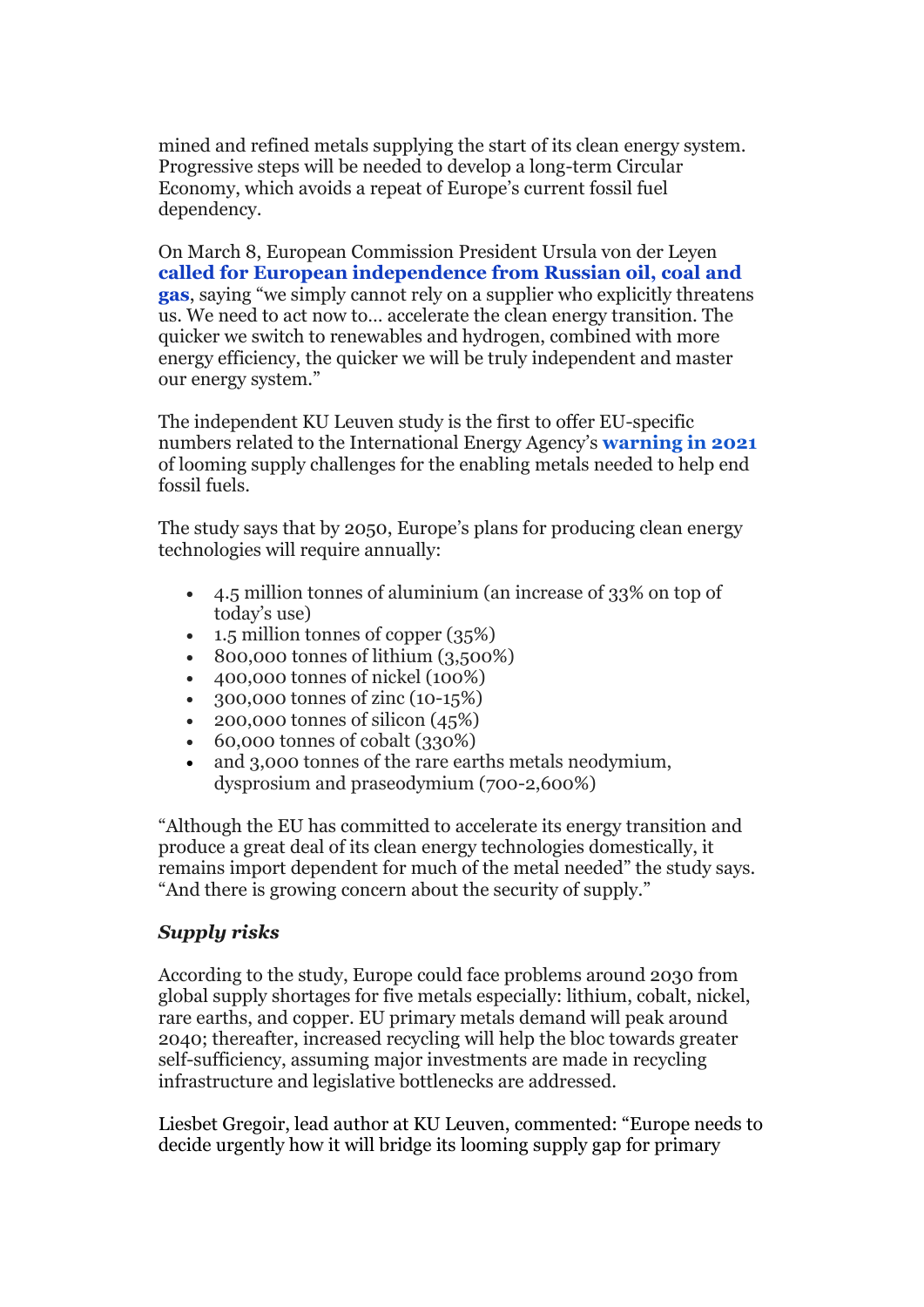metals. Without a decisive strategy, it risks new dependencies on unsustainable suppliers".

Coal-powered Chinese and Indonesian metal production will dominate global refining capacity growth for battery metals and rare earths. Europe also relies on Russia for its current supply of aluminium, nickel and copper.

The study recommends that Europe link with proven responsible suppliers managing their environmental and social risks, questioning why the bloc has not yet followed other global powers like China in investing into external mines to drive ESG standards directly.

The metals in scope today contribute around 3% of the world's greenhouse gas emissions. Metals and mining operations must manage their local biodiversity impacts, waste, and local pollution potential, while securing human rights.

### *Local challenge*

"A paradigm shift is needed if Europe wants to develop new local supply sources with high environmental and social protections. Today we don't see the community buy-in or the business conditions for the continent to build its own strong supply chains. The window is narrowing; projects really need to be taken forward in the next two years to be ready by 2030".

The study says there is theoretical potential for new domestic mines to cover between 5% and 55% of Europe's 2030 needs, with largest project pipelines for lithium and rare earths. But most announced projects have an uncertain future despite Europe's comparatively high environmental standards, struggling with local community opposition and permit challenges, or relying on untested processes.

Europe would also need to open new refineries to transform mined ores and secondary raw materials into metals or chemicals. Europe's energy crisis makes new refining investment challenging and skyrocketing power prices have already caused the temporary closure of nearly half the continent's existing refining capacity for aluminium and zinc, while production has increased in other parts of the world.

Metals mined and produced in Europe have a much lower average environmental footprint than metals produced in other regions, and so the study recommends fulfilling Europe's potential while driving continual improvement.